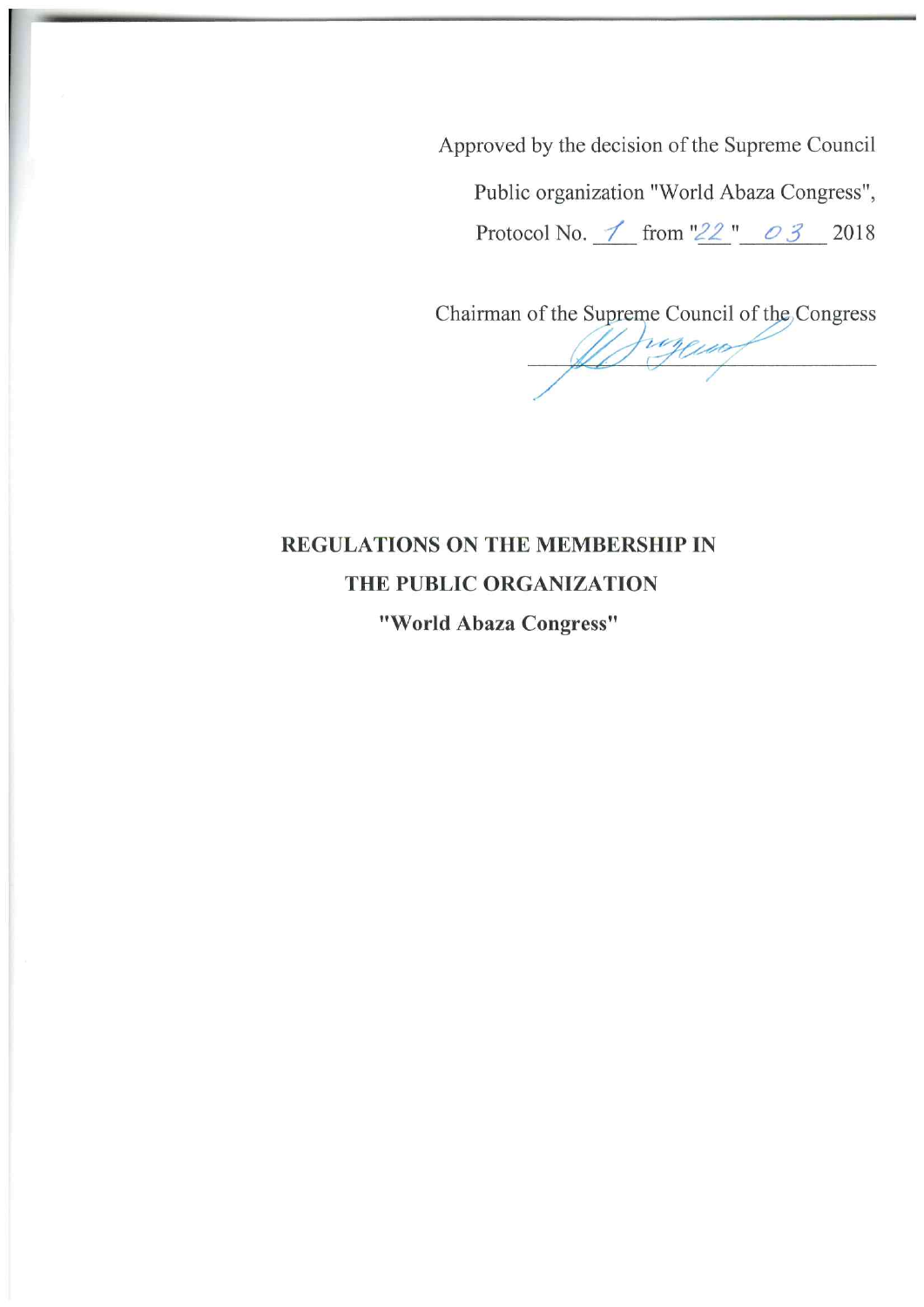## **1. General provisions.**

1.1. These Regulations are developed in accordance with the legislation of the Republic of Abkhazia, the Charter of the Public Organization "World Abaza Congress" (hereinafter - the Congress) and determines the procedure for admission to Congress, registration of members of Congress, termination of membership in the Congress, payment of membership fees.

1.2. Admission to the Congress and the withdrawal from it is carried out on a voluntary basis.

1.3. Members of the Congress may be representatives of the Abkhaz-Abaza (Abaza) and Ubykh peoples who have come of age in accordance with the legislation of the Republic of Abkhazia, regardless of their place of residence and the citizenship of a foreign country, recognizing the Charter of the Congress, wishing to participate in the activities of the Congress, the implementation of Charter goals and tasks of the Congress and regularly paying membership fees.

1.4. Members of the Congress – natural persons having equal rights and bearing equal duties.

### **2. The goal of joining the Congress.**

2.1. The goals of joining the Congress are activities aimed at:

- Revival of the ethno-cultural unity of the Abkhaz-Abaza (Abaza) and Ubykh peoples;

- Creation of necessary conditions for the return of representatives of the Abkhaz-Abaza Diaspora to their historical homeland;

- Participation in the economic, social and cultural development of the Republic of Abkhazia;

- Restoration of true history, preservation of national identity, traditions and customs of Abkhaz-Abaza (Abaza) and Ubykh peoples.

2.2. Objectives of the Congress:

- Assistance to the socio-economic and cultural development of the Abkhaz-Abaza (Abaza) and Ubykh peoples;

- Contribute to the preservation and study of the native language by the representatives of the Abkhaz-Abaza Diaspora;

- Facilitating the restoration and strengthening of kinship ties, the expansion and strengthening of ties between the Abkhaz-Abaza Diaspora and the historical Motherland;

- Assistance in establishing contacts between Abkhaz-Abazins living in different countries, strengthening their unity;

- Provision of material and other necessary assistance by representatives of the Abkhaz-Abaza Diaspora, wishing to return to their historical homeland;

- Provision of legal and other necessary assistance to persons of Abkhaz-Abaza nationality regardless of their place of residence;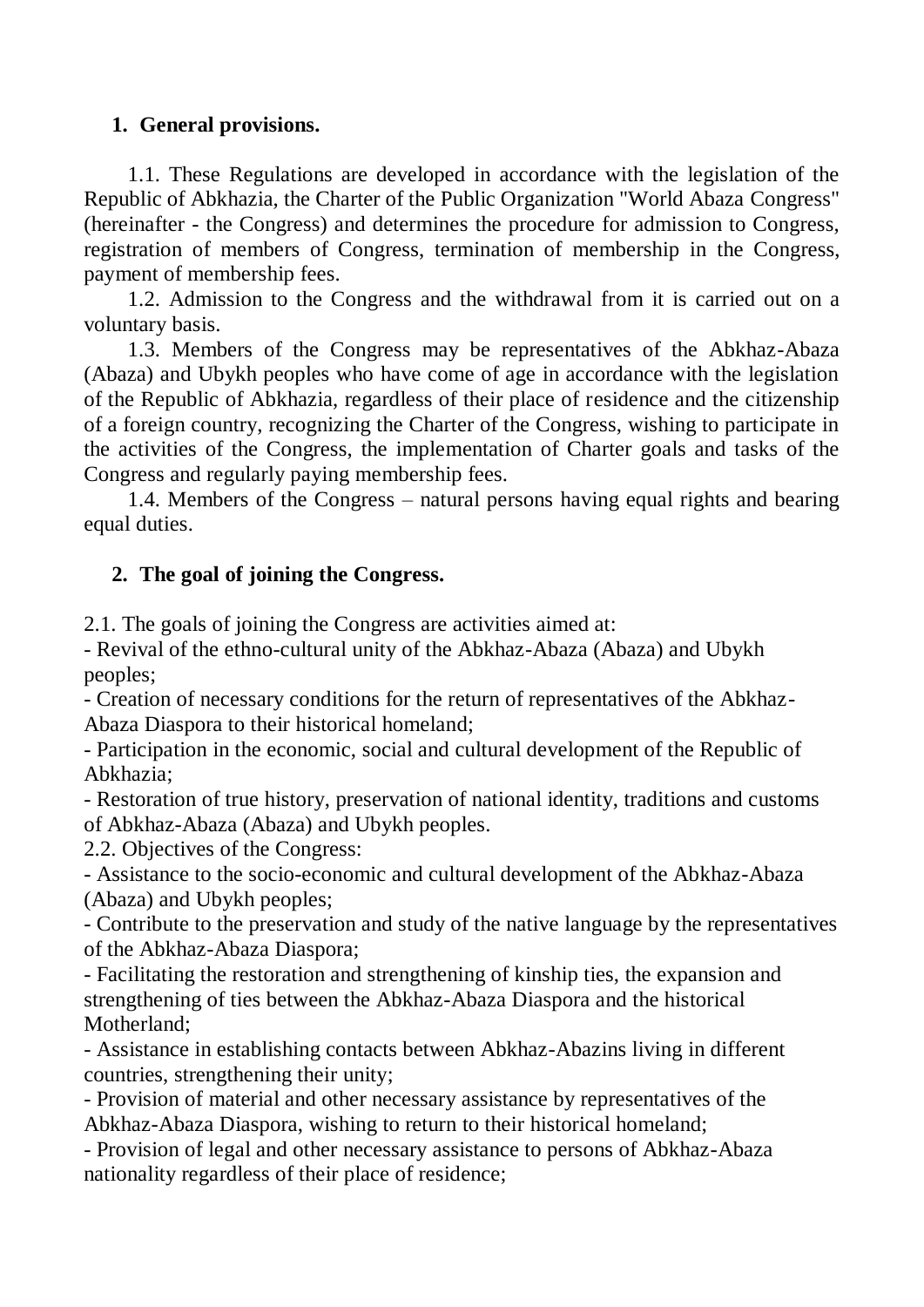- Organization and participation in scientific developments on issues of politics, economy, law, history, demography, culture, education and other aspects related to Abkhaz-Abaza (Abaza) and Ubykh peoples, assistance to legal entities and individuals carrying out such developments;

- Publication and distribution of literature on the life, traditions and customs of the Abkhaz-Abaza (Abaza) and Ubykh peoples;

- Assistance in the return to the historical homeland of Abkhaz-Abaza historical, cultural and other values that have appeared abroad;

- Assistance in solving the demographic problems of the Abkhaz-Abaza (Abaza) and Ubykh peoples;

### **3. The procedure for admission to the Congress.**

3.1. Admission to the Congress is carried out on the basis of a written application of a candidate meeting the requirements specified in clause 1.3 of these Regulations and clause 4.1. of the Charter of the Congress.

3.2. Application for admission to the Congress can be submitted:

- To the Supreme Council of the Congress,

- To the Council of the regional or local branch of the Congress.

- An authorized representative of the Congress in the relevant territory or in the relevant state or administrative-territorial entity, with the subsequent transfer to the High Council of the Congress of such an application.

A candidate for membership of the Congress must indicate in the application information about himself: name, first name, patronymic, date of birth, address of residence, citizenship, nationality.

3.3. The decision on admission to the Congress is made by the Supreme Council of the Congress, or by the Council of the regional or local branch of the Congress (depending on where the application was submitted) by a simple majority of votes, and is executed in writing.

The person who submitted the application shall be notified of the decision within 10 days after the decision is made.

3.4. A candidate who applies for membership in the Congress may be refused admission to the Congress if:

3.4.1. The candidate does not meet the requirements specified in clause 1.3 of this Regulation and clause 4.1. of the Charter of the Congress.

3.4.2. If the Candidate has committed acts discrediting the Congress (under which, including actions that discredit a member of the Congress directly) and (or) are contrary to the goals and objectives of the Congress, and its Charter.

3.4.3. Indication by the Candidate of information about himself that is not true;

3.4.5. Candidate's incapacitation in accordance with the procedure established by law.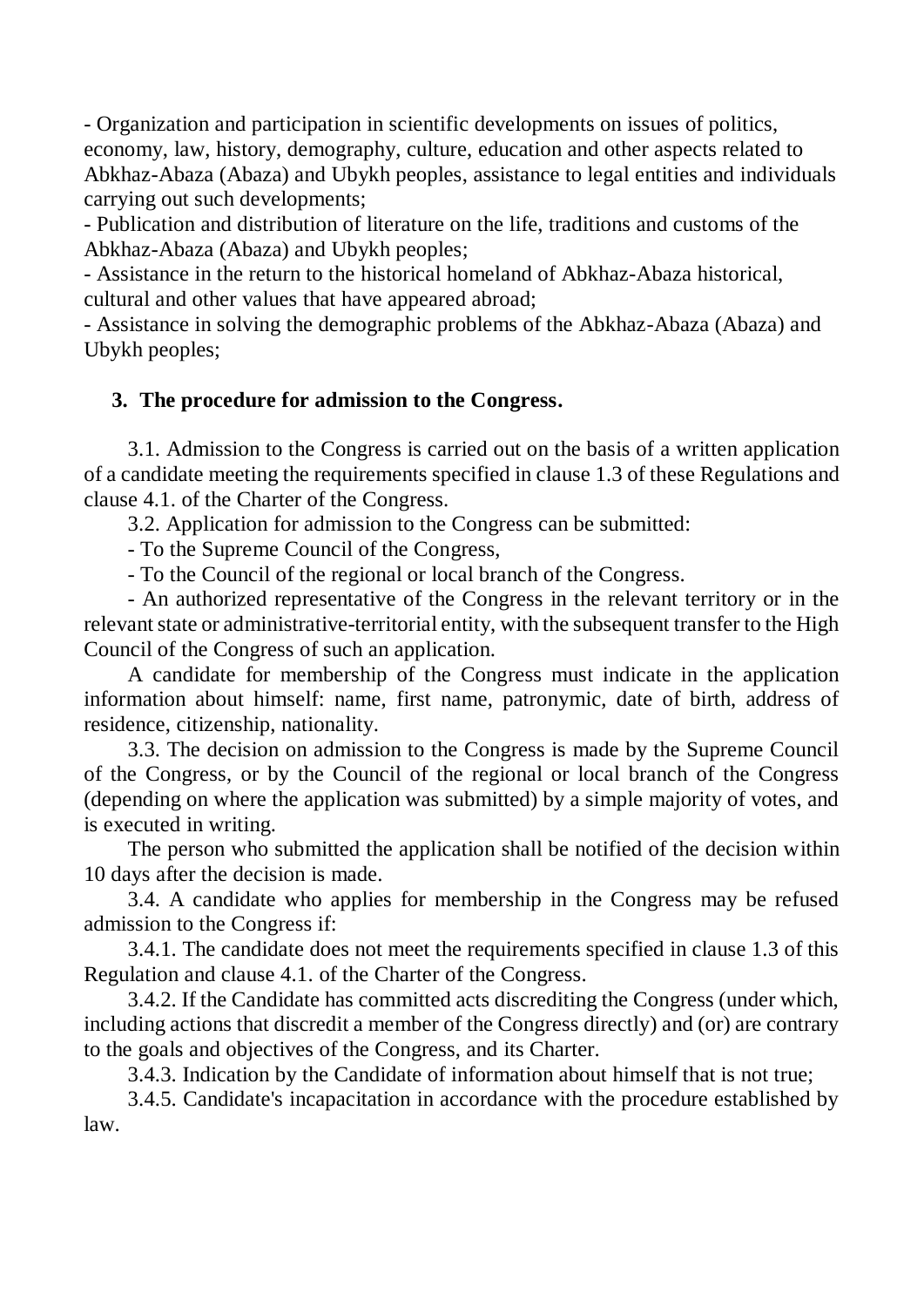3.5. The decision to refuse admission to the Congress can be made by the Supreme Council of the Congress or by the Council of the regional or local branch of the Congress.

3.6. The decision of the Council of the Regional or Local Office to refuse admission to the Congress can be appealed by the person who submitted the application to the Supreme Council of Congress within 30 days from the date of refusal to admit to membership in the Congress.

3.7. The High Council of Congress takes a reasoned decision on the complaint, which is final. The decision on the complaint is taken in the Supreme Council by a simple majority of votes.

The person who submitted the application shall be notified about it within 10 days after the decision has been taken.

3.8. A member of Congress is issued a Certificate of Establishment, which is signed by the Chairman of the Supreme Council of Congress or the head of the Regional or Local Council of Congress.

3.9. Members of the Congress are registered with the relevant Councils of the Regional or Local branches of the Congress. In the absence of offices of the Congress on the territory, in the administrative-state or state education of the Congress, the Presidium of the Supreme Council of the Congress presides.

A single register of members of the Congress is presided over by the Presidium of the Supreme Council of the Congress.

3.10. A single register of members of the Congress must include information: surname, name, patronymic, date of birth, address of residence, number of certificate, date of admission to the Congress, date of withdrawal.

3.11. A member of the Congress, in case of change of residence or registration, must notify the branch of Congress in which he is registered, and register with the office of the Congress at the place of his new residence or registration.

#### 4. **Rights and duties of members of the Congress**

4.1. Members of the Congress have equal rights and bear equal responsibility in accordance with the Charter of the Congress and decisions of the governing bodies of the Congress, regional and local branches of the Congress, adopted by them within the limits of their competence, in accordance with the procedure provided for by the statutory documents of the Congress.

4.1. A member of the Congress has the right to:

a) Take part in the activities of the Congress;

b) Participate in the General Meeting of the Office of the Congress;

c) Be elected as a delegate to the Congress forum;

d) Elect and be elected to the elected bodies of the Congress and relevant branch;

e) Make suggestions on improving the activities of the Congress in all its bodies;

e) Apply to any organ of Congress and receive a response on the essence of his application;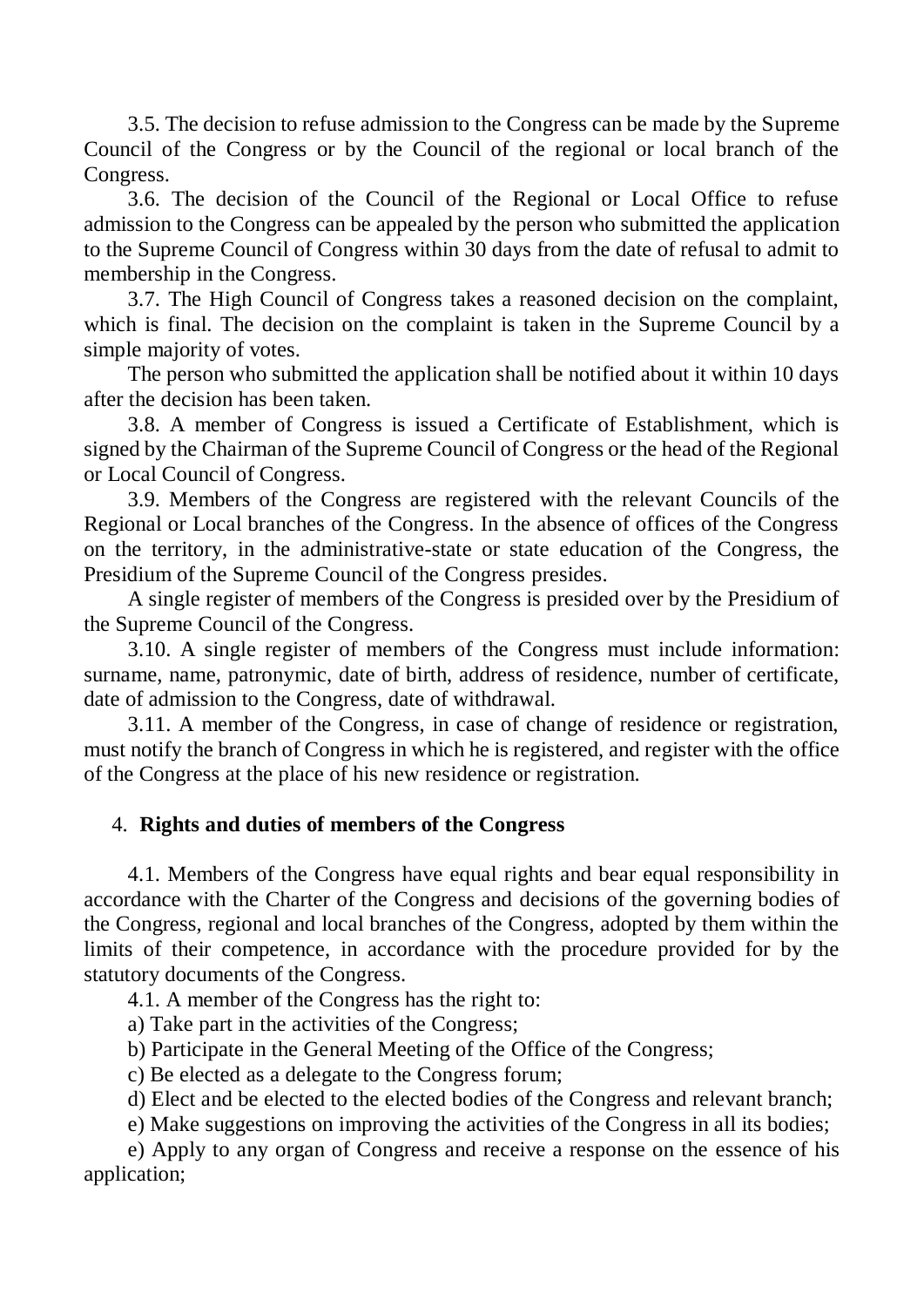g) Leave the Congress at his discretion.

4.2. A member of the Congress shall:

a) Comply with the requirements of this Charter, decisions of the governing bodies of the Congress adopted within the limits of the competence established by this Charter;

b) Take a direct part in the work to achieve the goals and objectives of the Congress;

c) Pay entrance and membership fees;

d) Not allow actions that discredit the Congress.

4.3. Members of the Congress can provide material support to organizations, sections of the Congress in the form of targeted funding for certain socially useful activities, charitable contributions and donations.

4.4. The rights and duties of a member of the Congress cannot be used to the detriment of the interests of the Congress.

### 5. **The procedure for payment of membership and other fees.**

5.1. Membership fees are a mandatory, regular monetary contribution of the Congress members, aimed at implementing the main directions of the charter activities, the development of the material and technical base of the Congress.

5.2. Members of the Congress pay annual membership fees, voluntary contributions and donations.

#### **5.3. Membership fees**

Members pay annual membership fees. Contributions are paid in cash once a year.

Membership fees are paid by members of the Congress personally or to the account of the Congress.

According to the decision of the High Council of the Congress, a preferential membership fee may be established for the poor and socially vulnerable groups of the population.

The following categories of members of the Congress have the right to pay membership fees in a preferential amount:

- Students;

- Pensioners (unemployed);

- Persons recognized in accordance with the procedure provided for by the current legislation, incapacitated or whose work capacity is limited due to disability;

- Persons recognized in accordance with the procedure provided for by the current legislation, the needy.

Collection of contributions paid in cash is carried out at the location of the local, regional branch of Congress, which is a member of Congress.

In each regional, local branch of the Congress, the responsibility for organizing the collection of contributions, the procedure for their recording and use, is assigned to the financial officer (accountant) who is the financially responsible person in the structural division of the Congress. In the event that there is no financial worker (accountant) in the regional or local branch, an authorized person responsible for organizing the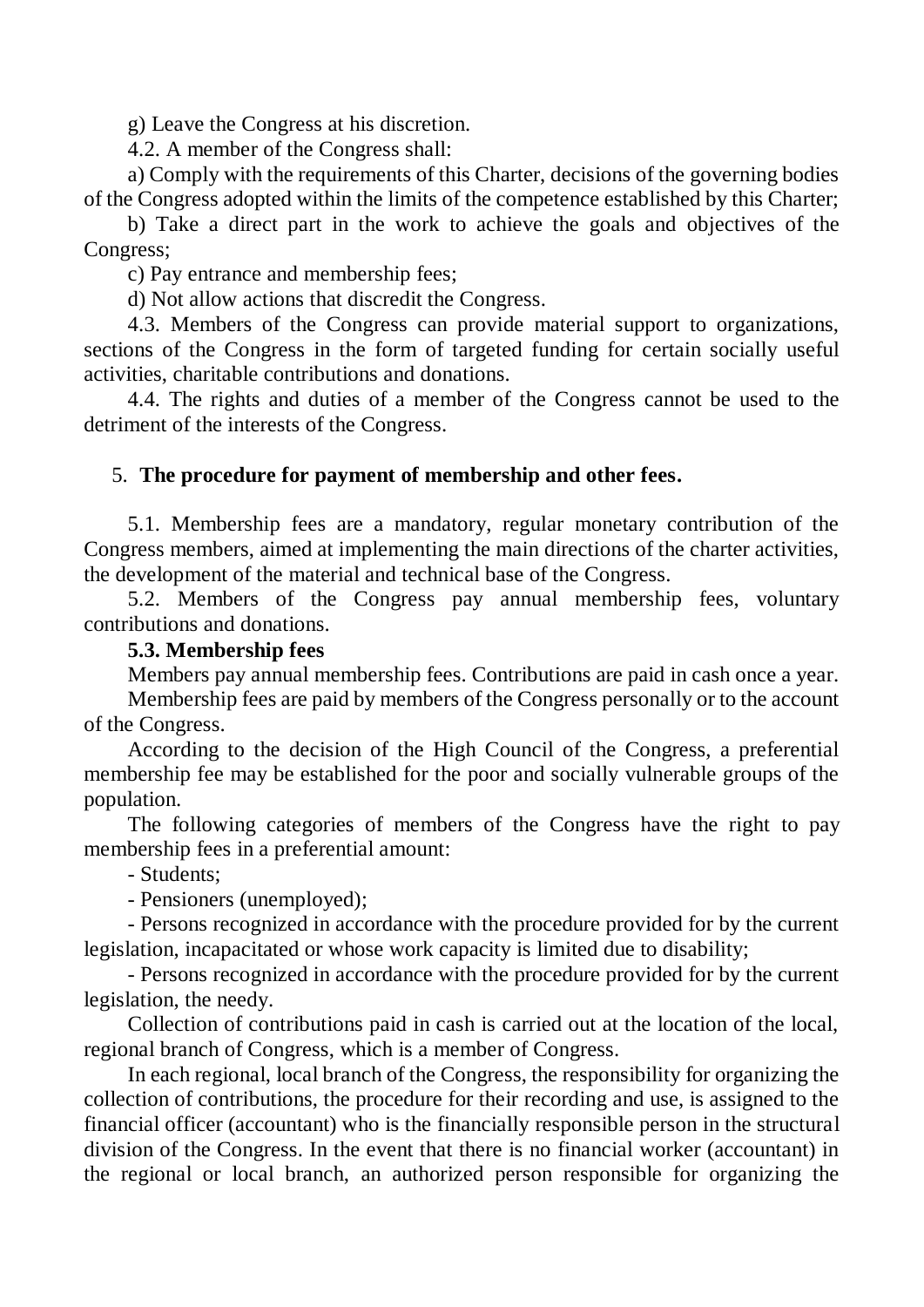collection of contributions, the procedure for their recording and storage is appointed by the decision of the Presidium of the Supreme Council from among the members of the Council of the regional or local branch of the Congress, who organizes the collection contributions and is accountable to an authorized person of the Presidium of the Supreme Council of the Congress.

The authorized person accepts annual membership dues from members of the Congress, maintains a register of membership fees and draws up appropriate statements on the acceptance of contributions.

A member of the Congress signs in the register of payment of the membership fee.

In case of evasion of payment of membership fees (non-payment of contributions for more than two years without valid reasons), the decision of the Supreme Council to exclude this member of the Congress from Congress may be taken.

In case of termination of membership in the Congress, membership fees are not returned.

The amount of the annual membership fee is set in the amount established by the Resolution of the High Council of Congress.

In the event that a natural or legal person is entrusted with the functions of the regional representation of the Congress, this person is also responsible for collecting membership fees, if expressly provided for in the relevant agreement. The agreement may establish certain features for the collection of contributions for these individuals.

#### **5.4. Voluntary contributions**

Payment of membership fees does not prevent members of the Congress from making voluntary contributions and all kinds of donations for the needs of the Congress or providing it with other material assistance for solving statutory tasks.

Each member of the Congress has the right to make a voluntary contribution to the Congress in a non-fixed and unlimited amount repeatedly throughout the year.

A voluntary contribution can be made by a member of Congress, in addition to making a mandatory annual membership fee - money, securities, other things or property rights that have a monetary value.

In order to achieve the statutory goals of the Congress, voluntary contributions (donations, charitable contributions) can be accepted from any individuals and legal entities.

#### **5.5. Procedure for accepting contributions**

An authorized person accepting membership and voluntary contributions accepts contributions and maintains a register of contributions.

An authorized person accepting membership fees, voluntary contributions and donations in the regional, local branch, the Presidium of the Supreme Council of Congress, transfers the proceeds from contributions to the account of the Congress before the  $10<sup>th</sup>$  day of the month following the expired quarter.

Members of the Congress can pay contributions personally by transferring funds to the settlement account of a regional or local office (if such accounts are open) or to a Congressional account through a credit institution. In this case, a member of the Congress informs in writing the regional, local branch, the High Council of the Congress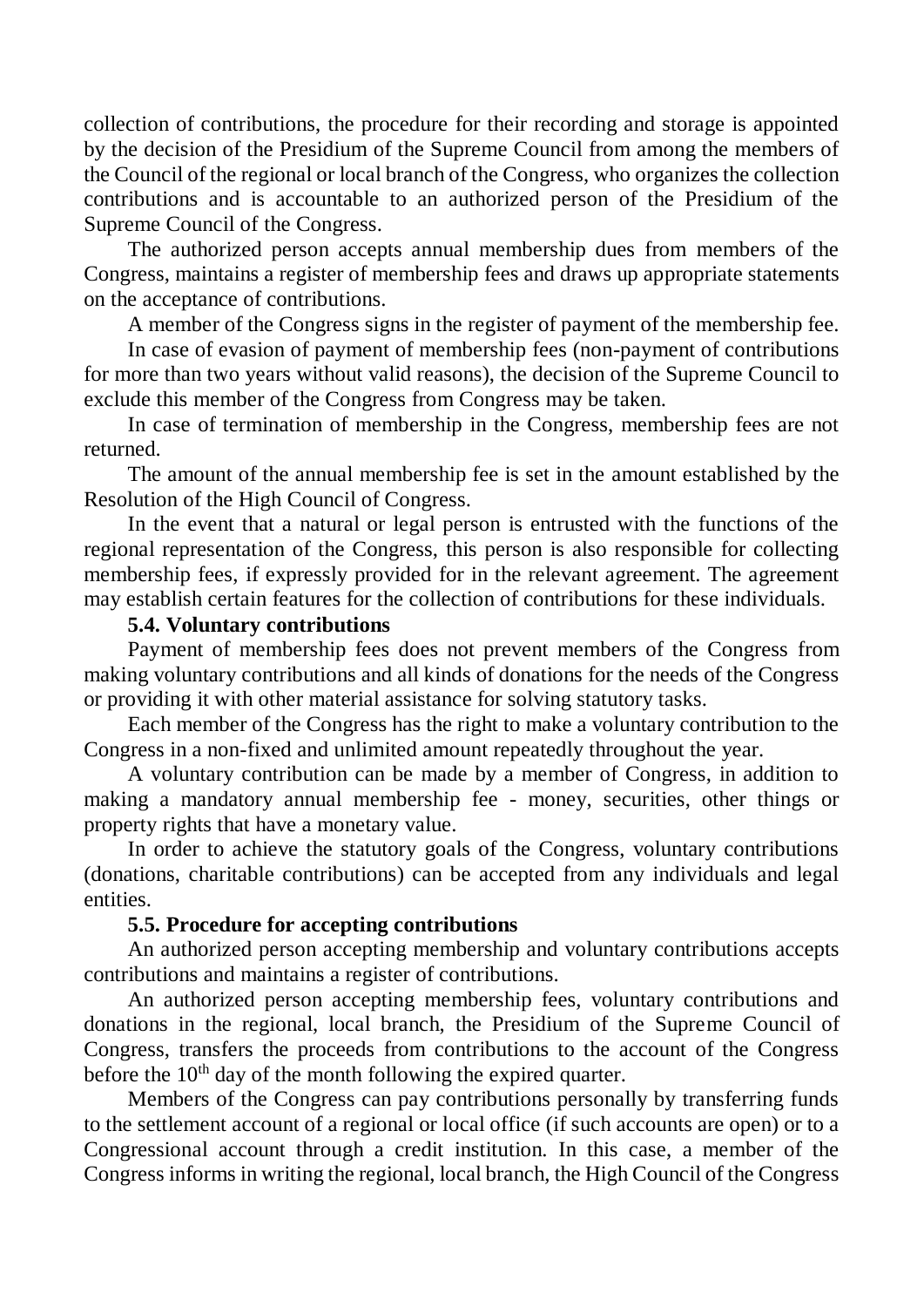on the payment of contributions with the provision of a copy of the payment document confirming the operation. A copy of the payment document is used for the reports of the regional, local department, the High Council of the Congress on the payment of contributions.

Membership and voluntary contributions are spent for organizing the work of the Councils of regional, local branches and other bodies of the Congress, on the statutory activities of the Congress.

### **5.6. Reporting on payment and expenditure of contributions**

Councils of the regional and local branches of the Congress provide a written report on the payment of membership and voluntary contributions received for the year to the Presidium of the High Council of the Congress in the timeframe established for reporting.

The report on the payment and expenditure of contributions received for the year is signed by the head of the relevant Council of the Congress.

The Presidium of the Supreme Council of the Congress provides organizational and methodological assistance to the Councils of the regional and local branches of the Congress in the correct acceptance and recording of contributions.

The Audit Commission of the Congress ensures control over the timely payment and accounting of membership fees, as well as the expenditure of funds in accordance with the statutory goals and tasks of the Congress.

The Audit Commission of the Congress is entitled to request from the regional and local branches of the Congress any documents relating to the payment of contributions.

#### 6. **Termination of membership in the Congress.**

6.1. The grounds for termination of membership in the Congress are:

- Written statement by a member of the Congress on the termination of membership in the Congress;

- Decision to expel members of the Congress.

6.2. A member of the Congress has the right to terminate his membership in the Congress at his own request by submitting a written application.

An application for withdrawal from the Congress may be submitted to the Supreme Council of the Congress, or to the Council of the regional or local branch of the Congress. Decisions of the High Council of the Congress or the Council of the Congress branch on this matter are not required.

6.3. A member of the Congress may be expelled from the Congress by decision of the High Council of the Congress for:

a) Non-compliance with the Constitution of the Congress;

b) Failure to comply with the decisions of the governing bodies of the Congress adopted within the limits of the competence established by this Charter;

c) Committing actions that discredit the Congress (which may include actions that discredit a member of Congress directly) and (or) contradict the goals and objectives of the Congress.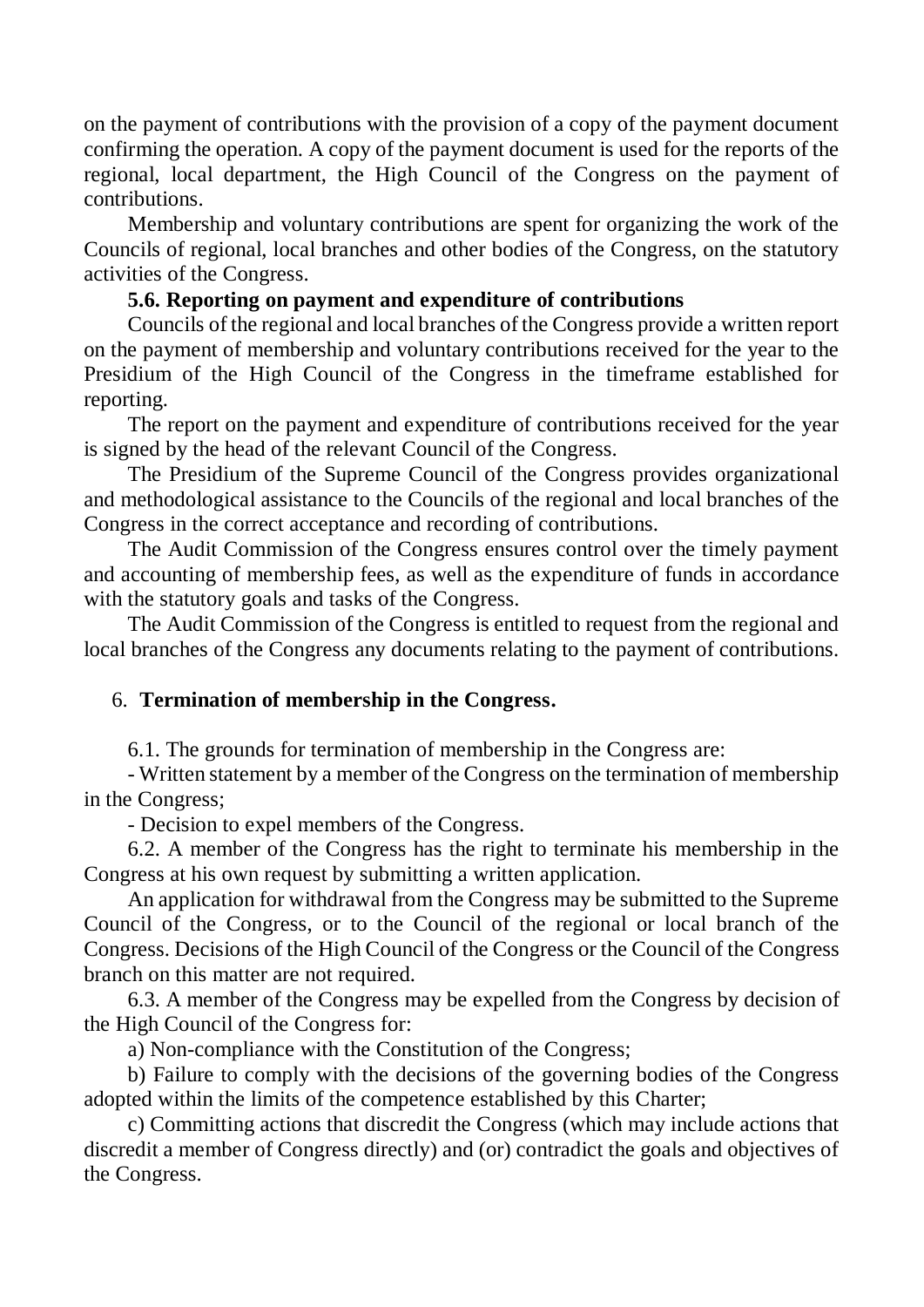d) Non-payment of membership fees (more than two years);

e) Recognizing him incompetent in the manner prescribed by law.

The decision of the Supreme Council of the Congress to expel members of the Congress is final and deprives a member expelled from Congress of the right to regain Congressional membership.

6.4. A member of the Congress is deemed to be excluded from it from the moment the relevant decision is made by the High Council of the Congress.

#### 7. **Final provisions**

7.1. This Regulation is approved by the decision of the Supreme Council of the Congress in the manner prescribed by the Charter of the Congress.

7.2. All changes and additions to these Regulations are made by the Supreme Council of the Congress in the manner prescribed by the Charter of the Congress.

7.3. The present Regulation comes into force from the moment of its approval by the Supreme Council of the Congress.

7.4. In the period between sessions of the Supreme Council of the Congress, the Presidium of the Supreme Council of the Congress, if necessary, makes decisions on the arising operational issues of payment, accounting and transfer of membership fees.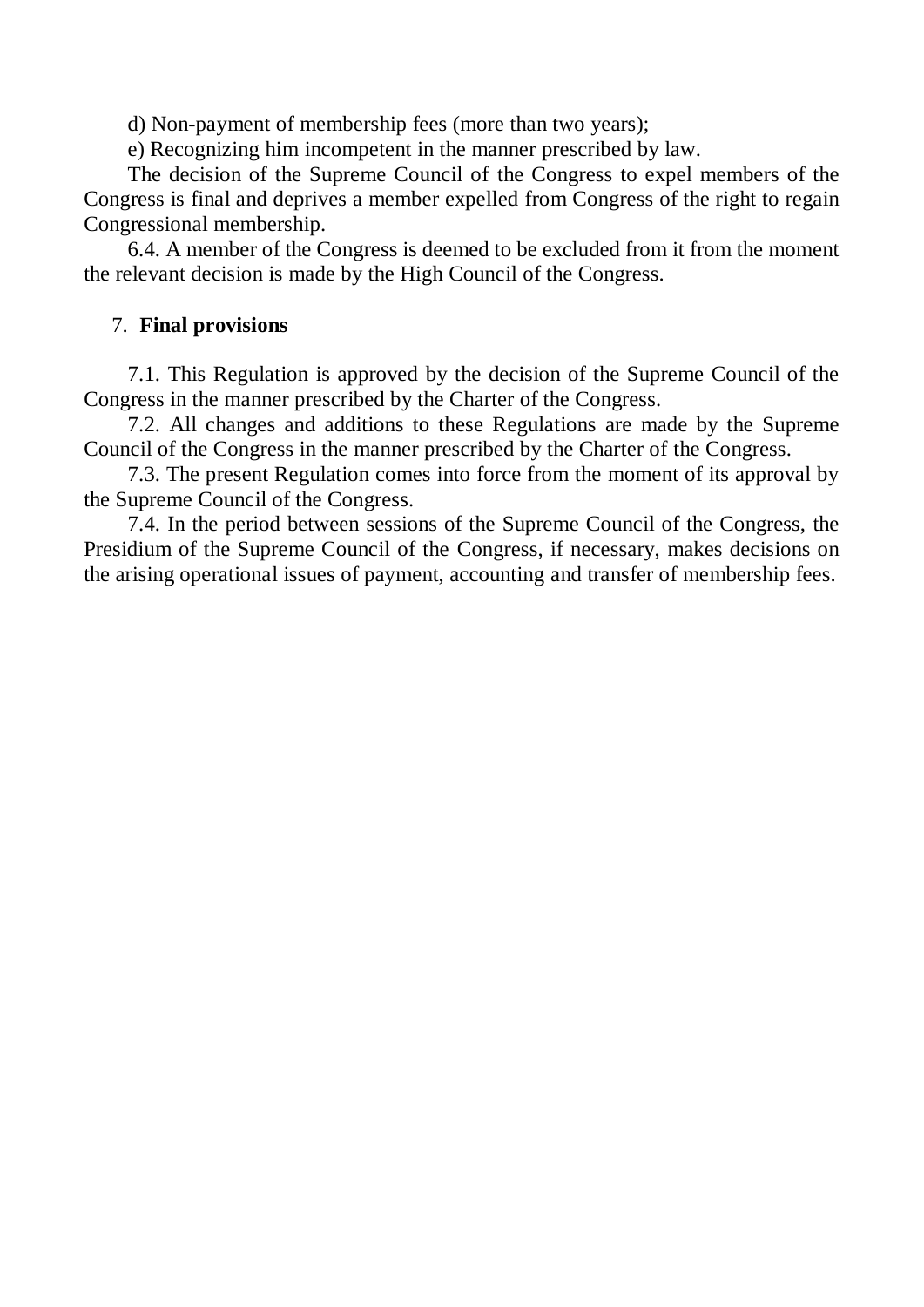### **Appendix No. 1** *A sample application for membership in the Public Organization "World Abaza Congress"*

To Chairman of the Supreme Council or\_\_\_\_\_\_\_\_\_\_\_\_\_\_\_\_\_\_

*(name of the regional,* 

| or local branch)                                                                  |
|-----------------------------------------------------------------------------------|
| Public organization "World Abaza Congress"                                        |
| (surname, initials)                                                               |
| $From \_$                                                                         |
| (full name)                                                                       |
|                                                                                   |
|                                                                                   |
|                                                                                   |
|                                                                                   |
|                                                                                   |
| residing at the address:                                                          |
|                                                                                   |
|                                                                                   |
|                                                                                   |
|                                                                                   |
|                                                                                   |
| (Address of registration and actual place of<br><i>residence with a postcode)</i> |
| Contact information:                                                              |
|                                                                                   |
|                                                                                   |
|                                                                                   |

## **Application**

I hereby apply for membership in the Public Organization "World Abaza Congress." I am acquainted with the Charter of the Congress and undertake to fulfill its requirements and timely pay membership fees.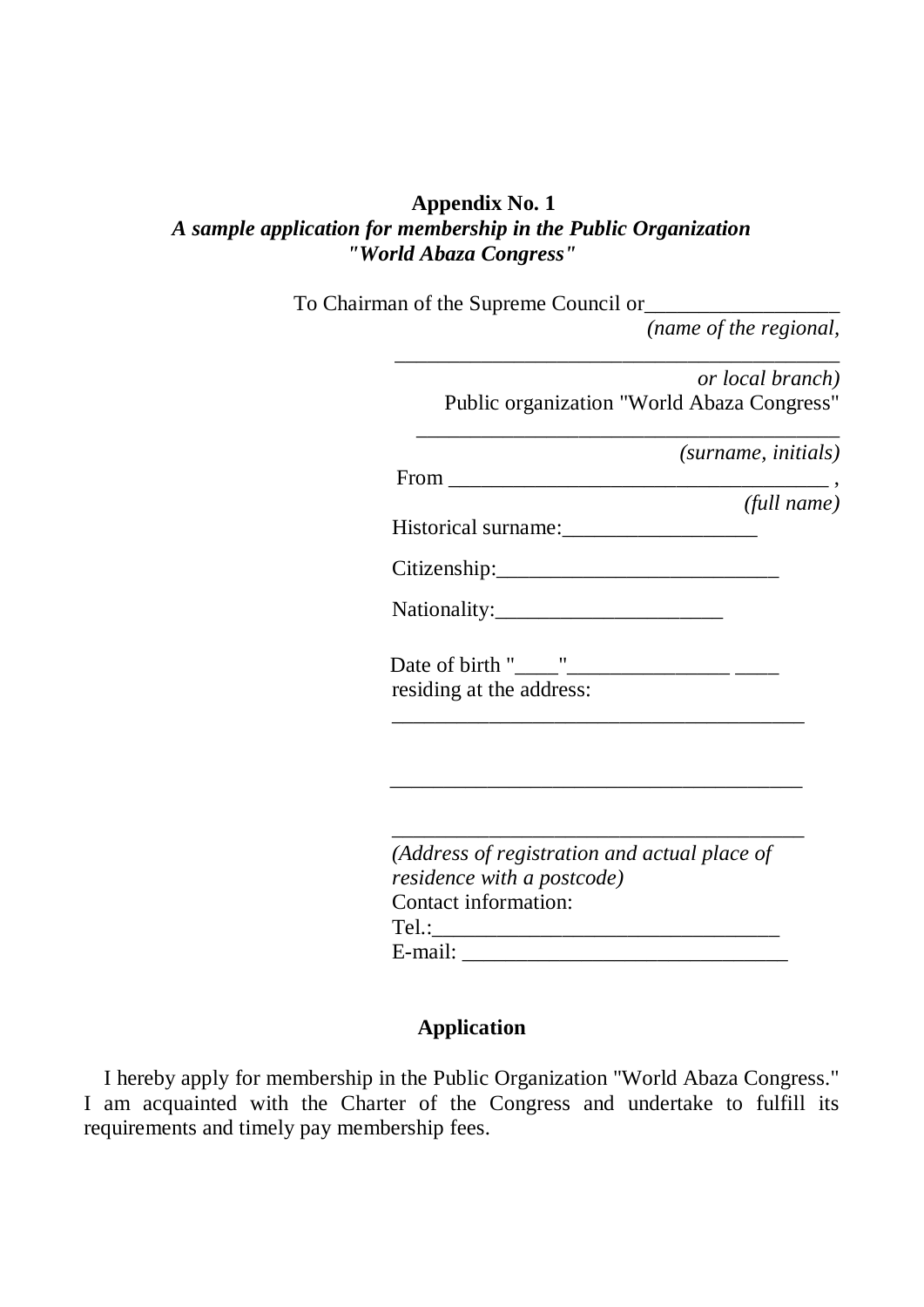*(personal signature) (surname and initials)*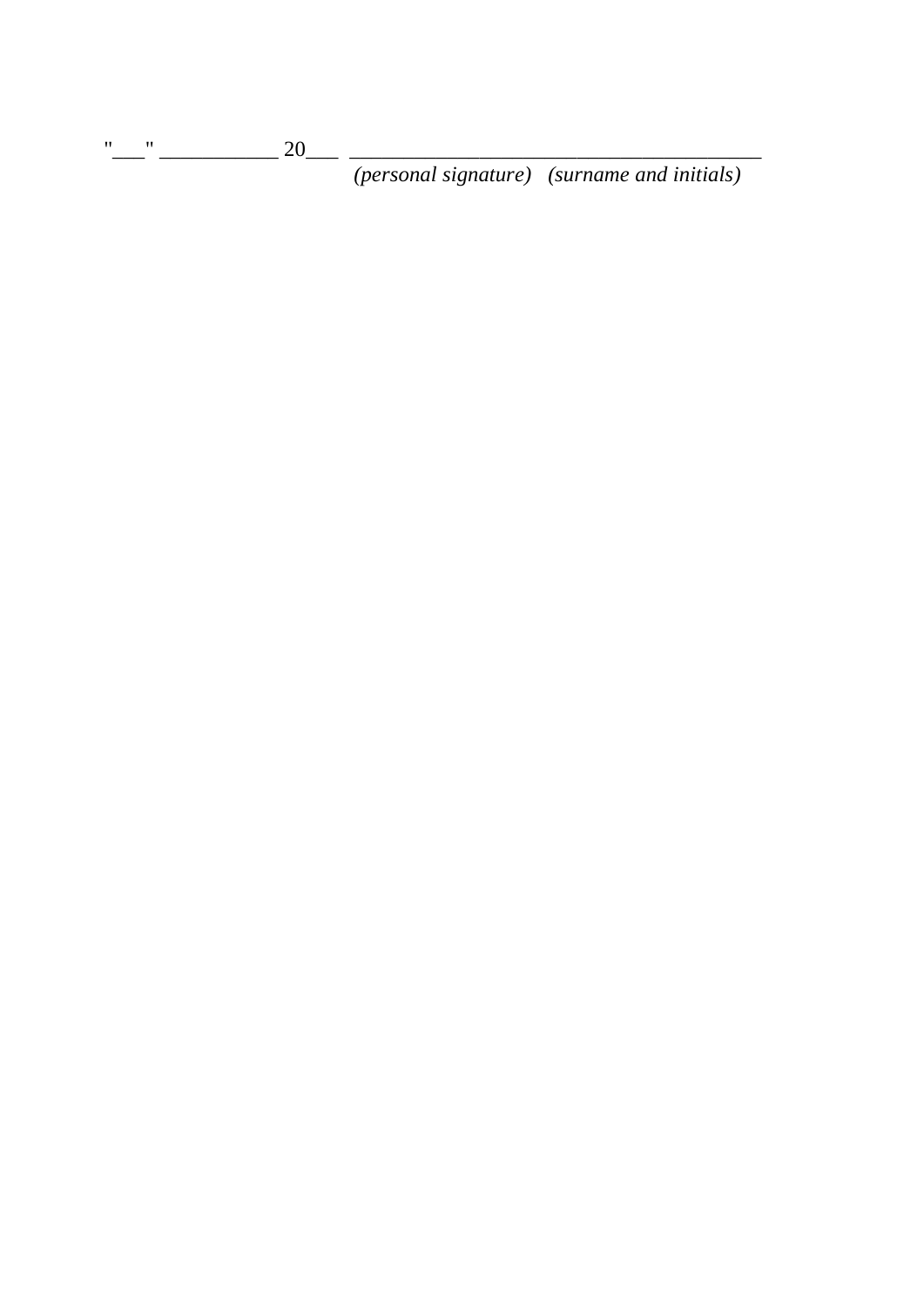## **Appendix No. 2 Public organization "World Abaza Congress"**

## **CERTIFICATE No. \_\_\_\_**

| Name                                                                                                                                                                                                                                                                                                                                                                                              |  |  |
|---------------------------------------------------------------------------------------------------------------------------------------------------------------------------------------------------------------------------------------------------------------------------------------------------------------------------------------------------------------------------------------------------|--|--|
|                                                                                                                                                                                                                                                                                                                                                                                                   |  |  |
|                                                                                                                                                                                                                                                                                                                                                                                                   |  |  |
| Date of joining the public organization "World Abkhaz-Abaza                                                                                                                                                                                                                                                                                                                                       |  |  |
| Name of the issuing Council                                                                                                                                                                                                                                                                                                                                                                       |  |  |
| Seal Chairman of the Council                                                                                                                                                                                                                                                                                                                                                                      |  |  |
| $\begin{picture}(150,10) \put(0,0){\dashbox{0.5}(10,0){ }} \put(15,0){\circle{10}} \put(15,0){\circle{10}} \put(15,0){\circle{10}} \put(15,0){\circle{10}} \put(15,0){\circle{10}} \put(15,0){\circle{10}} \put(15,0){\circle{10}} \put(15,0){\circle{10}} \put(15,0){\circle{10}} \put(15,0){\circle{10}} \put(15,0){\circle{10}} \put(15,0){\circle{10}} \put(15,0){\circle{10}} \put(15$<br>20 |  |  |